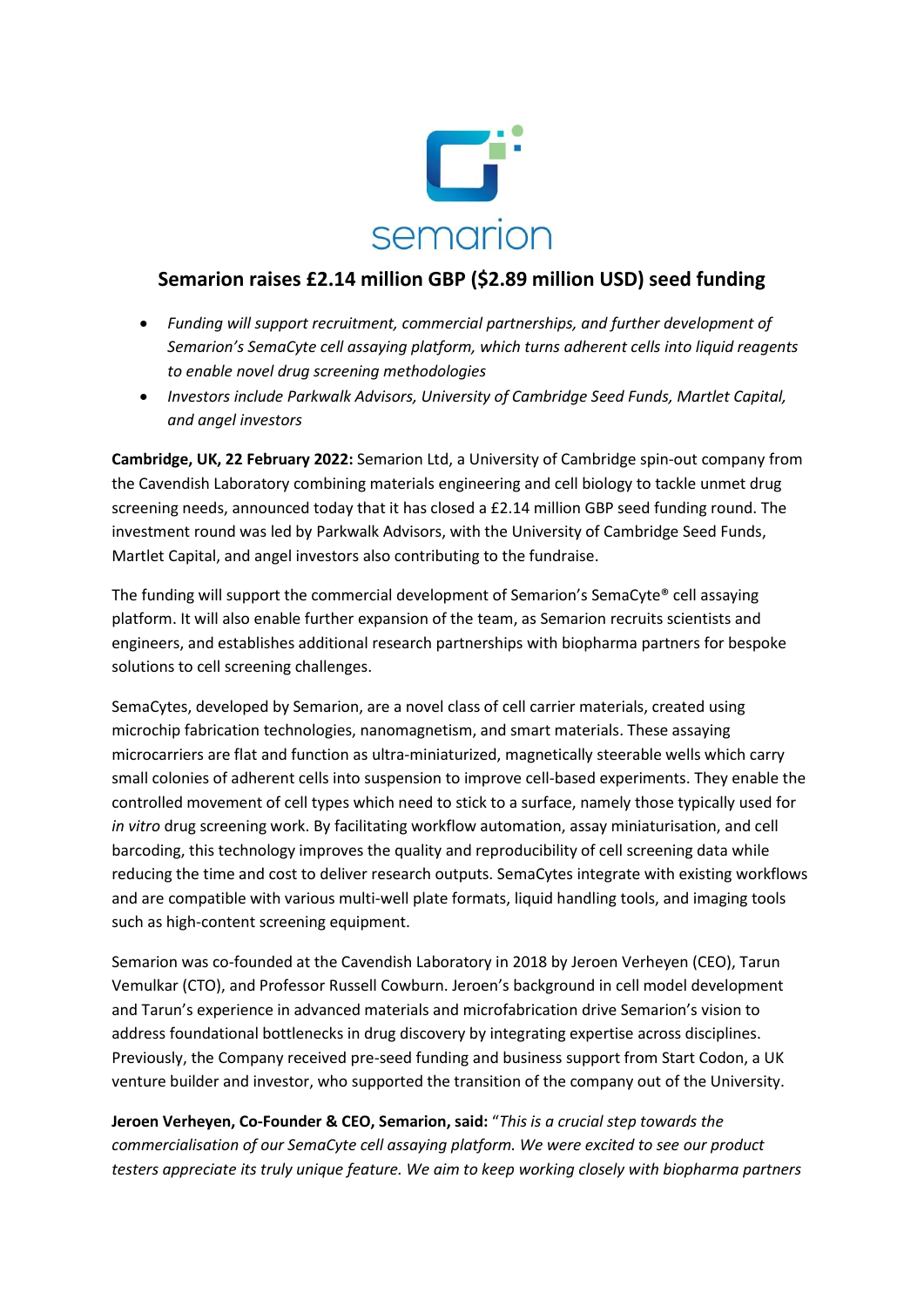*to address their unmet cell screening needs. I would like to thank all our investors and supporters for believing in the Semarion team and the SemaCyte technology."*

**Cassie Doherty, Investment Director, Parkwalk Advisors, commented:** "*There is a clear need within the industry for Semarion's new platform, to support in vitro research on cell models. We are delighted to support the Company in this initial funding round and look forward to being a part of their continued success."*

**Dr Del Trezise, Advisor and Non-Executive director at Semarion said:** *"Our investors have identified the potential of Semarion's technology, which is uniquely positioned to address a significant market opportunity and revolutionise drug discovery approaches. I look forward to working with the team to support the Company as it progresses to the next stage of commercial and scientific expansion."*

For more information about Semarion, please visit:<https://www.semarion.com/>

**For high resolution images please contact Zyme Communications**

#### **ENDS**



Semarion founders Tarun Vemulkar and Jeroen Verheyen



SemaCyte cell assaying platform

**Media contact:**  Lorna Cuddon Zyme Communications Tel: +44 (0)7811 996 942 Email: [lorna.cuddon@zymecommunications.com](mailto:lorna.cuddon@zymecommunications.com)

# **About Semarion** <https://www.semarion.com/>

Semarion is a spin-out company from the Cavendish Laboratory at the University of Cambridge, operating at the edge of the physical and life sciences. By using microchip industry materials and techniques we are revolutionizing *in vitro* research on cell models to help create better medicines, faster.

Our SemaCyte® cell assaying microcarriers are flat and function as ultra-miniaturized, steerable wells to which small colonies of adherent cells are attached. We can now move and control adherent cells in liquid to accelerate, miniaturize, and multiplex cell assays. This unique approach drives 10x gains